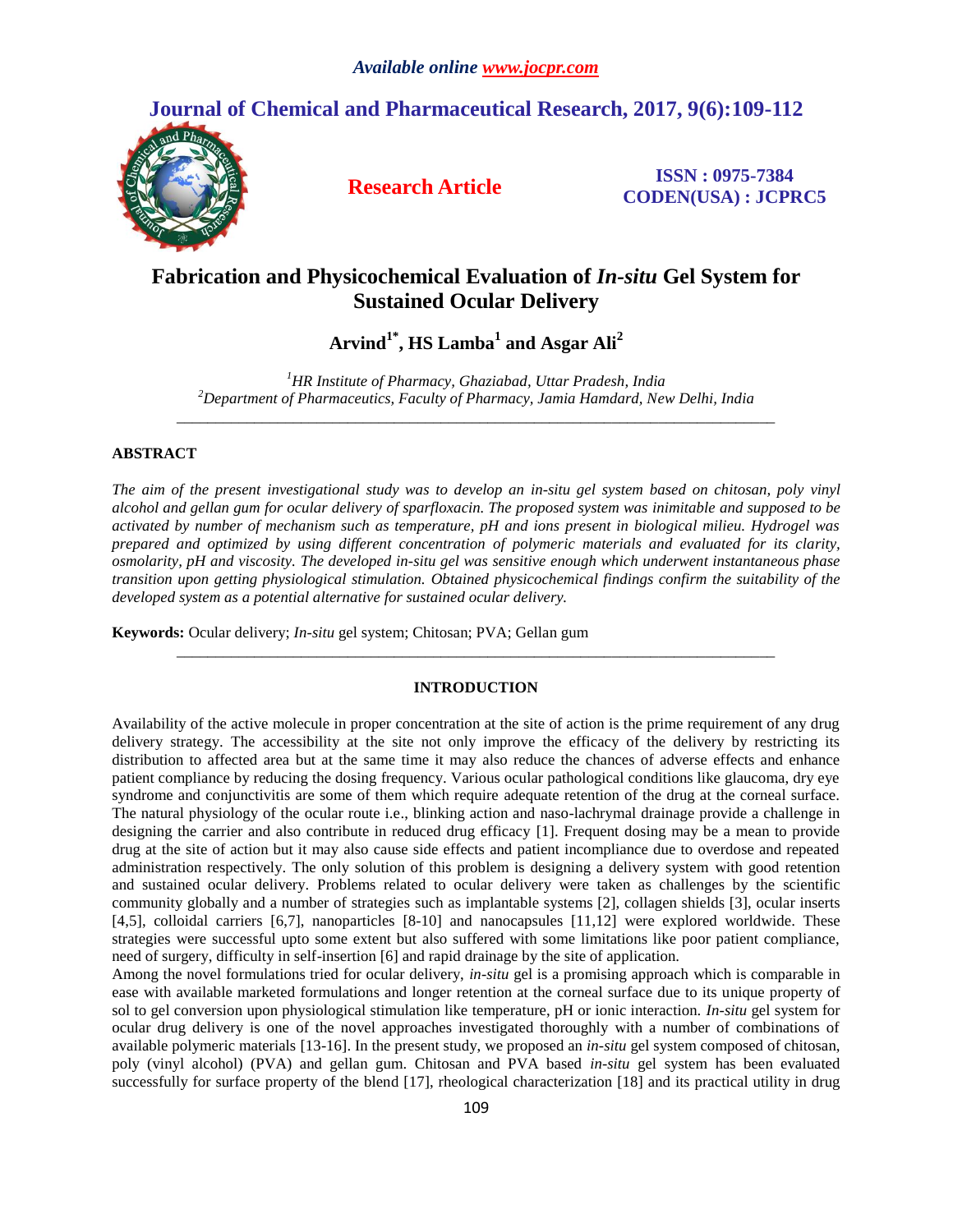delivery [19]. Each component present in the system has its unique property which ultimately fortifies the system efficacy. Chitosan is a cationic polymer which acts as mucoadhesive and penetration enhancer [20] and it also reveals phase conversion upon change in pH and temperature. PVA is a polymer which provides gel strength [21] while gellan shows ion activated phase transition behavior.

\_\_\_\_\_\_\_\_\_\_\_\_\_\_\_\_\_\_\_\_\_\_\_\_\_\_\_\_\_\_\_\_\_\_\_\_\_\_\_\_\_\_\_\_\_\_\_\_\_\_\_\_\_\_\_\_\_\_\_\_\_\_\_\_\_\_\_\_\_\_\_\_\_\_\_\_\_\_\_\_\_\_\_\_\_\_\_\_\_\_\_\_\_

Ocular site provides three major mechanism of bio-stimulation such as pH, temperature and ions. Therefore, the present work has been an attempt to explore a system which is supposed to be activated by a combination of triple mechanism (temperature, pH and ion activation) and its various aspects for the suitability of the present system in ocular delivery by considering sparfloxacin as model drug.

# **MATERIALS AND METHODS**

### **Materials**

Sparfloxacin was obtained as a generous gift from Dr. Reddy's Laboratories, Hyderabad. Chitosan and PVA were purchased from local supplier respectively. Gellan gum was obtained as a gift sample. All other chemicals and solvents used were purchased from local suppliers and of analytical grade.

## **Drug Polymer Interaction Studies**

Aqueous solutions of all the polymeric materials i.e., chitosan, PVA and gellan and the drug, sparfloxacin were prepared separately and in combinations. The presence of any possible interactions was detected by comparing spectra obtained by double beam UV-Visible spectrophotometer before and after autoclaving of all the solutions individually and in combinations.

### **Fabrication of** *In-situ* **Gel**

Blank *in-situ* gel was prepared by using different polymer ratios and suitable composition was identified by evaluating their gelling capacity (Table 1). Chitosan solution was prepared by dissolving weighed amount of chitosan in 1% v/v acetic acid while PVA and gellan gum solution were prepared separately by dissolving the weighed amount in preheated ultrapure water (80°C) with continuous stirring.

| <b>Ingredients</b>                  | <b>Formulations</b> |                |      |         |       |       |       |                |       |
|-------------------------------------|---------------------|----------------|------|---------|-------|-------|-------|----------------|-------|
|                                     | F1                  | F <sub>2</sub> | F3   | F4      | F5    | F6    | F7    | F8             | F9    |
| Chitosan $(\% w/v)$                 | 0.25                | 0.5            |      | 0.25    | 0.5   |       | 0.25  | 0.5            |       |
| $PVA$ (% w/v)                       | ◠                   | $\sim$         | ◠    | ◠       | ◠     | ◠     | ◠     | $\overline{c}$ | ↑     |
| Gellan gum (% $w/v$ )               | 0.25                | 0.25           | 0.25 | 0.5     | 0.5   | 0.5   |       |                |       |
| Sparfloxacin (% $w/v$ )             | 0.3                 | 0.3            | 0.3  | 0.3     | 0.3   | 0.3   | 0.3   | 0.3            | 0.3   |
| Benzalkonium chloride (% w/v)       | 0.05                | 0.05           | 0.05 | 0.05    | 0.05  | 0.05  | 0.05  | 0.05           | 0.05  |
| Glycerol (Tonicity adjustment)      | q.s.                |                |      |         |       |       |       |                |       |
| Citrophosphate buffer (pH 6.0) q.s. | 100                 | 100            | 100  | 100     | 100   | 100   | 100   | 100            | 100   |
| Gelling capacity                    | $++$                | $++$           | $++$ | $^{++}$ | $+++$ | $+++$ | $+++$ | $+++$          | $+++$ |

**Table 1: Formulation components of** *in-situ* **gel formulations**

The gelling capacity of the various combinations was checked in simulated tear fluid [22] by noting the time taken in phase conversion from sol to gel and time taken to formed gel to get completely dissolved.

# **Fabrication of Medicated** *In-situ* **Gel**

Weighed amount of sparfloxacin was dissolved in citrophosphate buffer (pH 6.0) and added to the prepared *in-situ* gel to make the drug concentration, 0.3% w/v, in the final formulation. Benzalkonium chloride in the concentration of 0.05% w/v was used as preservative while glycerol was added in the formulation as a tonicity modifier. Final medicated formulation was dispensed in amber colored bottles fitted with dropper and subjected to sterilization by autoclaving at 121˚C for 20 min at 15 psi [23-25].

# **Evaluation of the Formulation**

Based on clear and transparent solution along with good gelling capacity, formulation F5 was selected as final formulation for further efficacy of the developed formulation. Formulation was characterized for its physicochemical characteristics and other parameters to justify its effectiveness as a suitable delivery mode for ophthalmic delivery.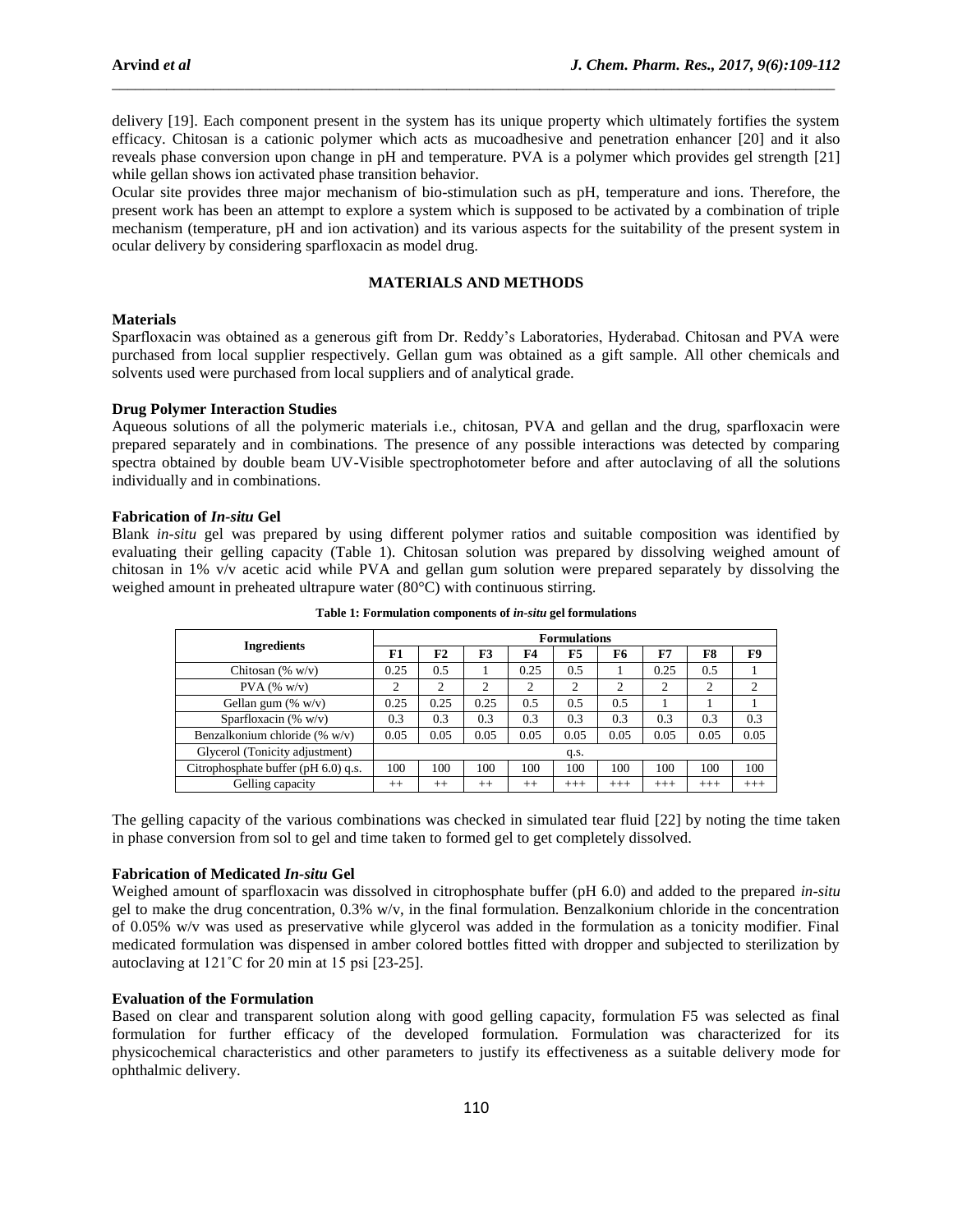# **Physicochemical Evaluation [8,13-16,19,23]**

Developed *in-situ* gel formulation was evaluated for different physicochemical attributes.

### **Clarity**

Clarity of the developed *in-situ* gel was checked by visual examination of both sol and gel form against white and black background.

\_\_\_\_\_\_\_\_\_\_\_\_\_\_\_\_\_\_\_\_\_\_\_\_\_\_\_\_\_\_\_\_\_\_\_\_\_\_\_\_\_\_\_\_\_\_\_\_\_\_\_\_\_\_\_\_\_\_\_\_\_\_\_\_\_\_\_\_\_\_\_\_\_\_\_\_\_\_\_\_\_\_\_\_\_\_\_\_\_\_\_\_\_

### **Osmolarity**

Osmolarity is the prerequisite for any developed ophthalmic product which was confirmed for the developed *in-situ* gel formulation by osmometer.

# **Gelation pH**

Gelation pH is the point at which physiological change from sol to gel occur upon getting change in pH. The gelation pH was determined by adding 1M NaOH drop wise to the formulation and the gelation pH was determined as point at which sudden change in pH occur.

#### **Viscosity**

Viscosity of the developed *in-situ* gel was determined at both pH conditions i.e. at pH 6.0, sol form and at pH 7.4 the gel form using Brookfield viscometer.

#### **RESULTS AND DISCUSSION**

In the present research endeavour, a combination of chitosan, PVA and gellan gum was proposed for the development of novel *in-situ* gel as a carrier for sustained ocular drug delivery. Numerous reports are available about safety and utilization of chitosan as penetration enhancer. Besides the above mentioned properties, bioadhesiveness and its ability to convert into hydrogel upon getting physiological stimulation (at pH >6.5) make this as a polymer of choice. PVA has also been reported for its biocompatibility as well as unique gelling characteristics which provide adhesive characteristic to this polymer. Gellan gum solution also reveals inimitable property of ion induced gelation and has been employed successfully for ocular delivery. Therefore, the presented combination was supposed to be activated by number of mechanisms which may also result in fortify activity in terms of quick response and better gel strength. The overlay UV spectra obtained for the individual component and combinations were found to be identical with no major additional peaks and without shifting the existing peaks. Findings obtained for compatibility assure the judicial selection of the formulation components. After getting confirmation regarding the compatibility between the formulation components, another prime requirement for ophthalmic product is its sterility which must be achieved and maintained throughout the shelf life. Autoclaving is a method of choice for ophthalmic preparations in which the sterility is achieved terminally in final containers. Identical spectral pattern, before and after autoclaving proves the autoclaving as a safe method of sterilization for the proposed system. *In-situ* gel system has inimitable property of sol to gel conversion which offer easy administration in sol form and prolong residence at the administration site in gel form. Formulation F5 (chitosan 0.5%, PVA 2% and gellan gum 0.5%) was selected as optimized formulation based on clear and transparent solution along with good gelling capacity. Formulation was iso-osmotic and instantaneous change to gel was found at pH >6.5. The observations are represented in Table 2.

| Table 2: Physicochemical properties of developed in-situ gel |  |
|--------------------------------------------------------------|--|
|                                                              |  |

| <b>Parameters</b>               | <b>Results</b>     |  |  |  |
|---------------------------------|--------------------|--|--|--|
| Clarity                         | Clear solution     |  |  |  |
| pН                              | $6.0 + 0.1$        |  |  |  |
| Osmolarity                      | $294 - 305$ mOsmol |  |  |  |
| Gelation pH                     | >6.5               |  |  |  |
| Viscosity (cps) (at $pH(6.0)$ ) | $61 + 3.4$         |  |  |  |
| Viscosity (cps) (at $pH>6.5$ )  | $210 + 5.6$        |  |  |  |
|                                 |                    |  |  |  |

Values are represented as mean  $\pm$  SD (n=5)

# **CONCLUSION**

The proposed *in-situ* gel was sensitive enough to instantaneous gelation (sol to gel stimulation) and supposed to be due to combination of mechanisms such as temperature, pH and ionic interaction. Developed formulations revealed